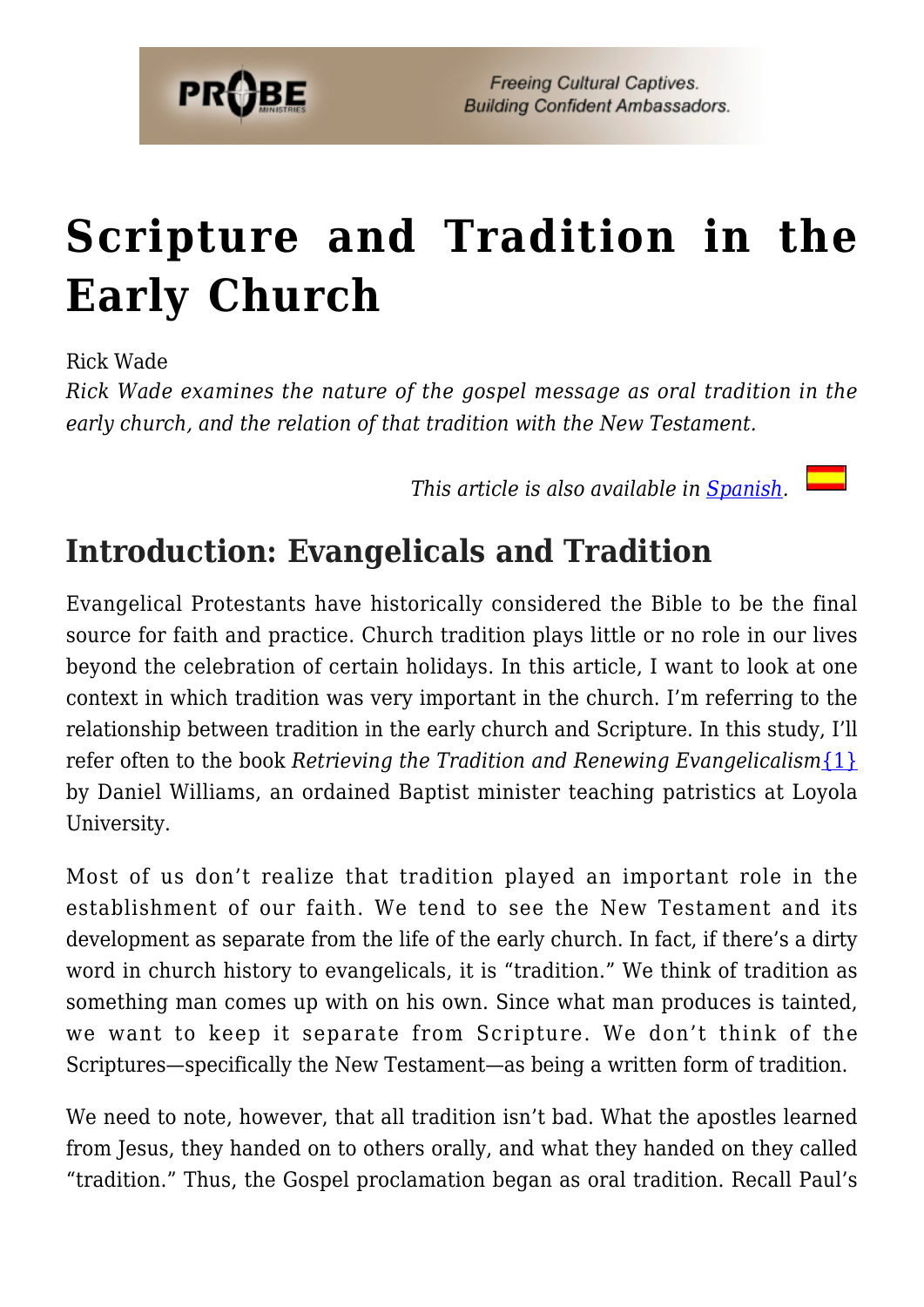

words to the Thessalonians, "Now we command you, brethren, in the name of our Lord Jesus Christ, that you keep away from every brother who leads an unruly life and not according to the tradition which you received from us." (2 Th. 3:6; see also 2:15. The NIV translates the word "tradition" as "teachings.") The apostles taught people who taught others who taught others, and this tradition was authoritative for the church. As the tradition was being conveyed orally, it was also being written down by the apostles and sent throughout the church. As the various local churches received these writings they weighed them against what had been taught orally. Many writings were circulating at the time, some of which falsely carried the names of apostles. The major test for the authenticity of these writings was whether they accurately reflected the apostolic tradition as taught in the churches.

# **Losing the Past**

If evangelicals attempt to study the past, it's typically out of historical interest alone, not with a view to being taught by our forebears. While we're doing better at crossing boundaries with our contemporaries in the church, we forget that the church extends back in time as well. We tend to isolate the church in the here and now.

How is it that we've become separated from our past?

### *Individualism*

First, we're an individualistic church. A fairly prevalent attitude in the church is that "me, my Bible, and the Holy Spirit" are all that we need to understand Christianity. In most debates today, what is the final word? "Well, it seems to me that . . ." It is considered impolite or even arrogant to tell someone he or she is wrong, especially in the area of religion and morality. This attitude has penetrated the church as well. It is considered rude and pretentious to say that someone's understanding of something in Scripture is wrong, no matter how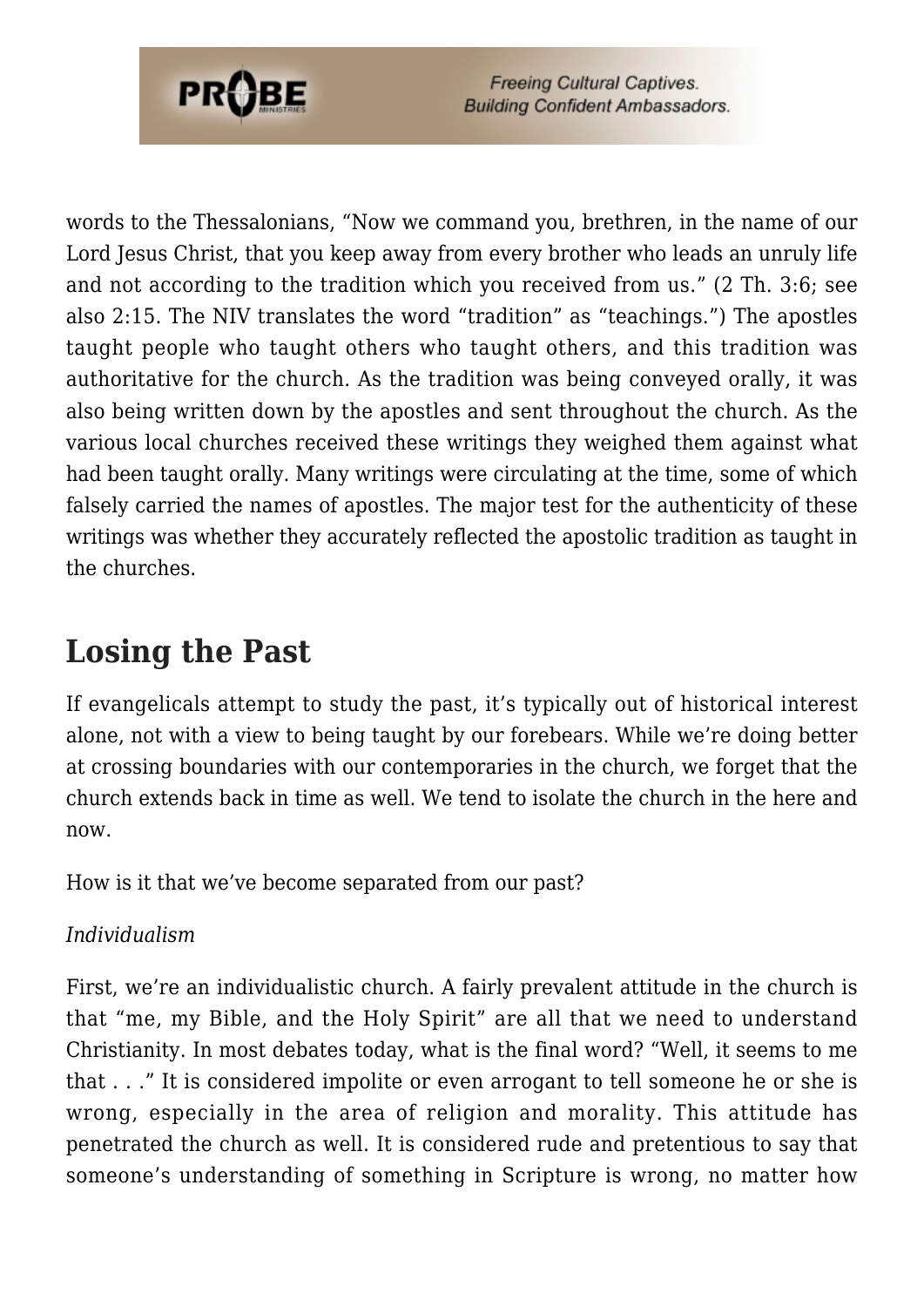gently and lovingly it is said. We think, "Why should we need anyone else to tell us what the Bible means?" We have let modernistic individualism take root in our psyches to the extent that we believe we are individually the final arbiters of truth.

Some consequences of this attitude, however, are disunity in the church, and the possibility of the intrusion of false teaching as individuals attempt to understand the faith by themselves. While we certainly are responsible individually to be in the Word and seeking to understand it, we learn from a study of church history that it is the lone interpreter of Scripture who can easily go astray. Theologian Harold O. J. Brown notes that "Solitary study, cut off from the fellowship of believers seeking the guidance of the Holy Spirit and lacking any awareness of the faith of the church through the ages, is often a source of serious error." $\{2\}$ "Evangelicals should come to grips with the fact that the Bible belongs to the church," says Robert Webber. "It is the living church that receives, guards, passes on, and interprets Scripture. Consequently the modern individualistic approach to interpretation of Scripture should give way to the authority of what the church has always believed, taught, and passed down in history." $\{3\}$  As Daniel Williams notes, "Protestants must reconsider the work of the Holy Spirit in the life history of the church no less than in the life of the individual believer. For it is with the church that God's new covenant was formed." $\{4\}$  The Spirit is working to build the body of Christ, not just individuals. Each of us needs the church.

#### *Anti-traditionalism*

**PROBE** 

A second problem is our anti-traditional attitude. There have been several influences on our thinking about tradition. The Enlightenment era was very significant in this regard. Enlightenment philosophers taught us to see the world as a collection of scientific facts, to look forward instead of back to the wisdom of the past, and to see the individual as the final authority for what is true. The ideal is the individual who examines the raw data of experience with no prior value commitments, with a view to discovering something new. Unfortunately,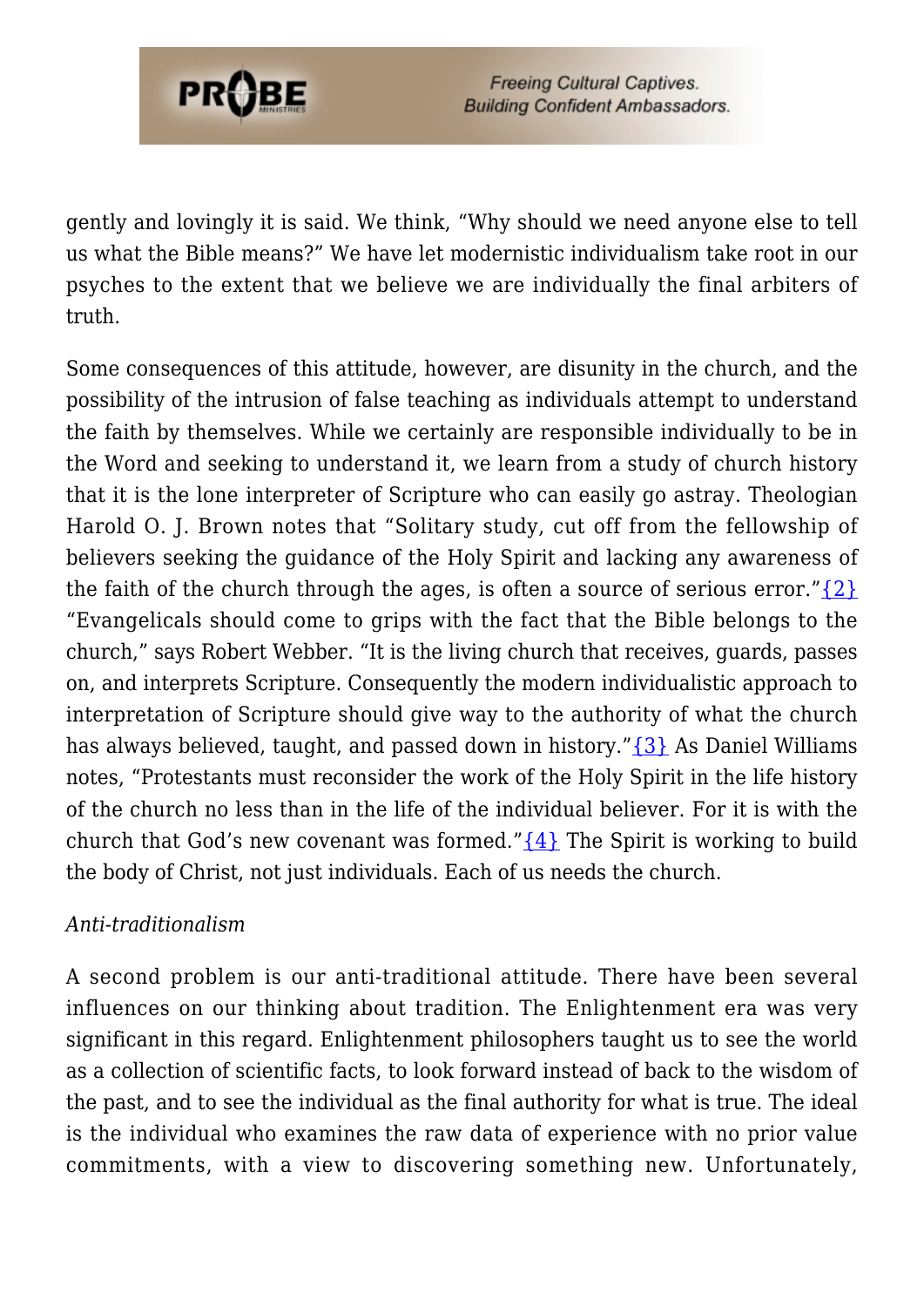

knowledge was pursued at the expense of wisdom. The past had little relevance. What could those who lived in the past tell us that would be relevant for today[?{5}](#page-15-4) Besides, the church dominated people in the past. Such superstition was no longer to be allowed to rule our lives.

This new attitude had an effect on the handling of Scripture. Bible scholar Christopher Hall writes, "Evangelical scholars assented to the Enlightenment's deep suspicion of tradition and proceeded to produce a traditionless hermeneutic. The 'Bible alone' survived the Enlightenment assault against tradition, but only by becoming a timeless text filled with facts to be scientifically identified, analyzed and categorized." ${6}$  Now we were to interpret Scripture individually through a simple examination of the facts. "As [historian] Nathan Hatch observes, the Bible 'very easily became . . . 'a book dropped from the skies for all sorts of men to use in their own way.'" $\{7\}$  There was no need to look to the past for help.

Thus, evangelicals came to believe that simply by using their reason under the guidance of the Spirit they could understand the Bible as it was intended. Tradition and the history of exegesis no longer mattered. For some, it was a mark of triumph to be able to say one wasn't affected by what anyone else said about the meaning of the text. Some actually believed that a *lack* of formal training was beneficial for understanding Scripture! $\{8\}$  Mark Noll sees this as "bordering on hubris, manifested by an extreme anti-traditionalism that casually discounted the possibility of wisdom from earlier generations." ${9}$ 

The Enlightenment's anti-traditional stance was fostered to some extent by Pietism, the 19th century movement encouraging a return to Scripture and ministry by lay people. Pietism served as a corrective in a church which had given the work of the kingdom over to the professional ministers. For all the good that it wrought, however, its emphasis on the individual and his or her religious experience encouraged a focus only on the here and now. The larger church, especially the church in time past, wasn't so important.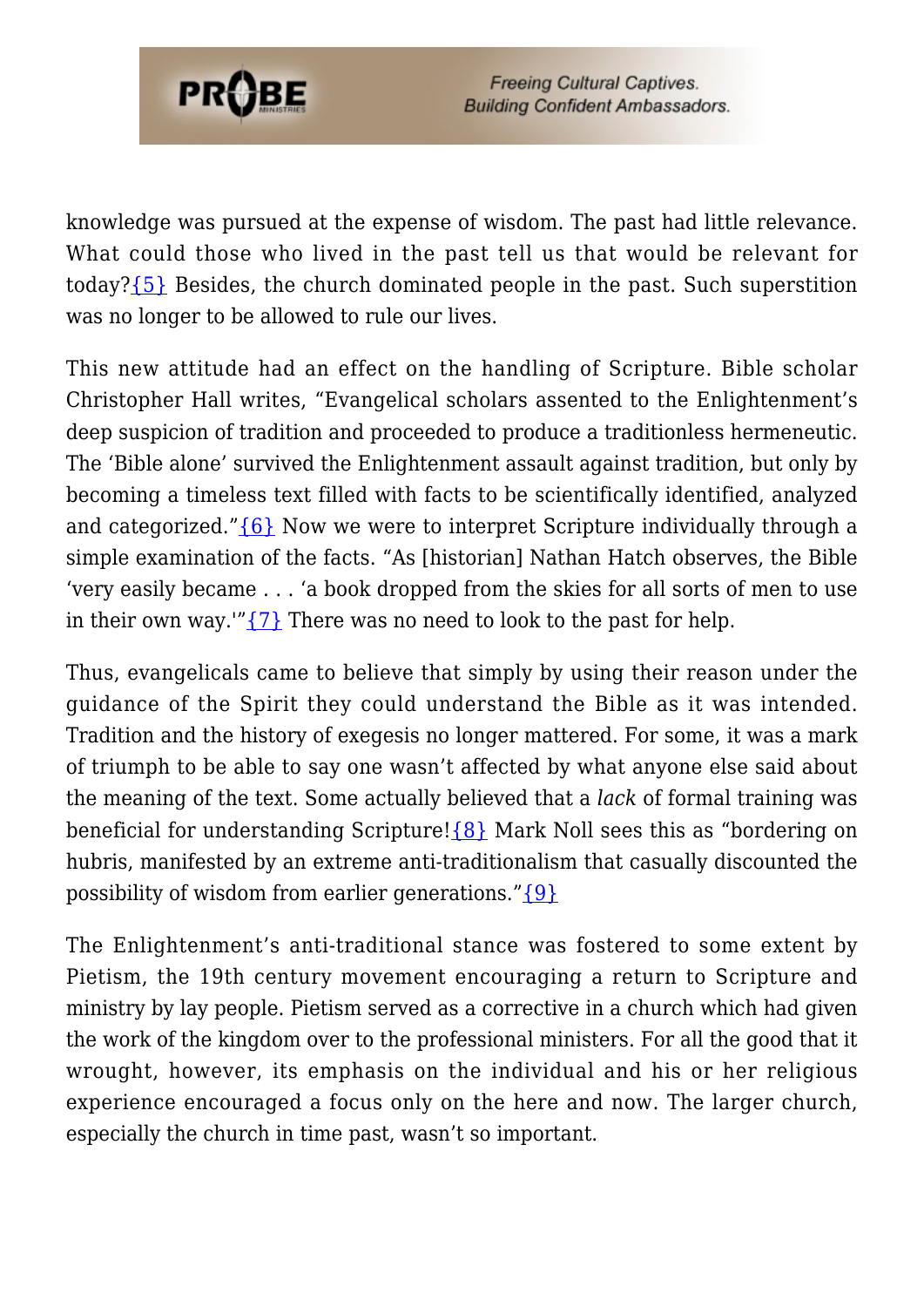

### *The Free Church Tradition*

Following the Reformation, the Protestant Church split into multiple denominations or traditions. Out of the Anabaptist branch grew what is called the Free Church tradition. This includes such offshoots as the Baptist, Evangelical Free, Methodist, Holiness, Pentecostal and Bible churches. A core belief is that "the church is not an institution on account of its structure or external rites, but exists only when it is voluntarily composed of the faithful." Williams further explains: "There is little or no sacramental attribution to any place, thing or ritual, because only the believing members of the congregation are holy by reason of the indwelling of the Holy Spirit. . . . The believer is free, therefore, to follow the faith in accord with his or her conscience . . . having no other ultimate authorities than the Bible and the Holy Spirit." $\{10\}$  Thus, there is a rejection of authoritative tradition of the church.

For whatever good this brought about, it also meant "The councils, the creeds, the grand theologians, the apologists, and the philosophers—all could now be abandoned." Protestants tend to look only as far back as the Reformation if they look to the past at all. What we must understand, though, is that the Reformers were trying to restore apostolic Christianity. In their disputes with Roman Catholics, they sometimes referred to the church Fathers directly or indirectly to prove they weren't quilty of theological novelty.  $\{11\}$  For all their efforts to restore the church to what it should be, what followed them was a splintering "into a multitude of conflicting versions of the faith." $\{12\}$  In time, that which was common to all, the tradition of the apostles, was diminished in favor of an emphasis on our differences.

This way of looking only as far back as the Reformers has produced "a huge gap in the historical consciousness of the Free church."[{13}](#page-16-1) We have little sense of historical continuity with the church from the early days up to the Reformation. Williams believes we are in real danger of amnesia, of losing our roots, of forgetting who we are. "The formation of a distinct Christian identity in years to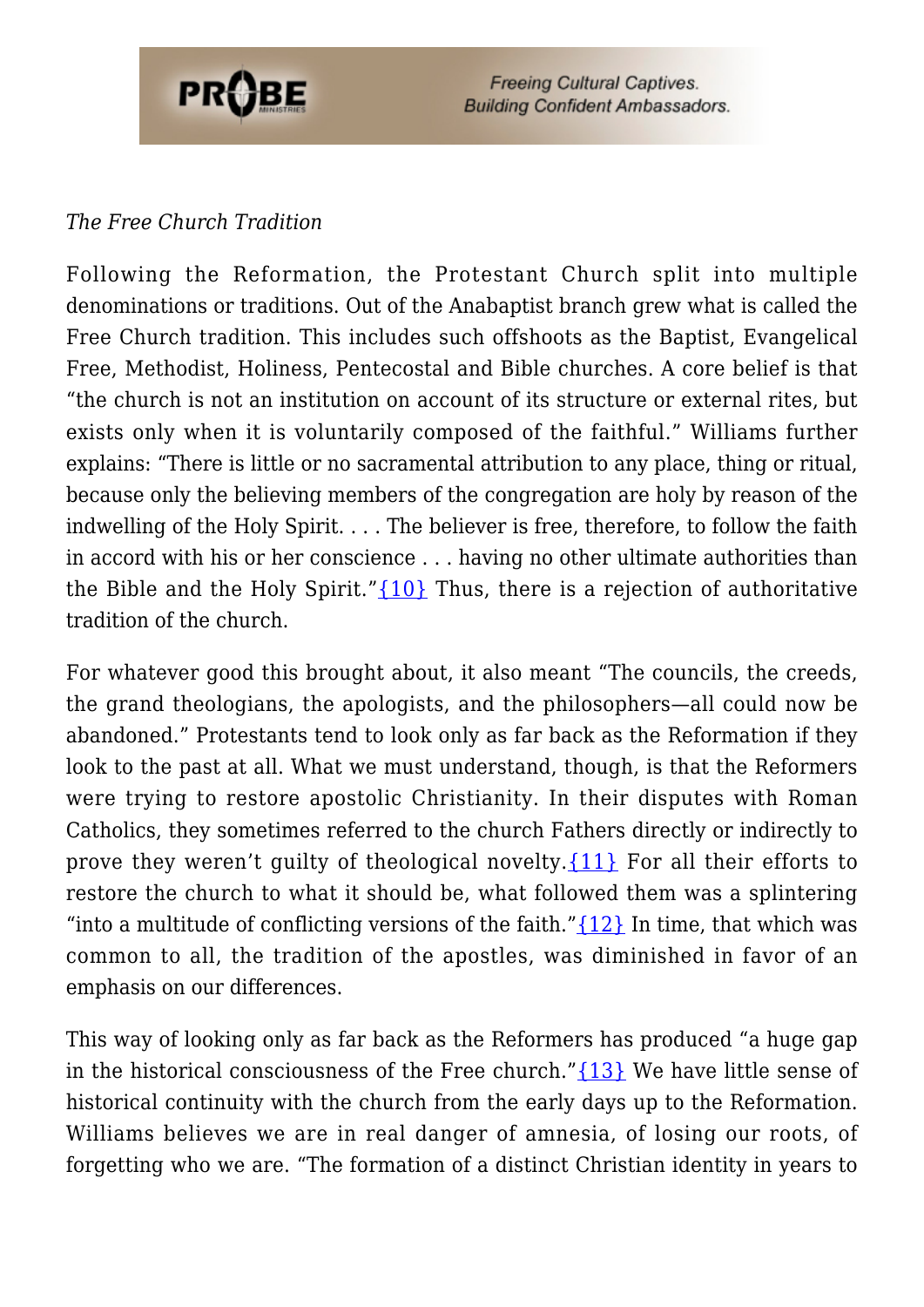

come will not be successful unless we deliberately reestablish the link to those resources that provide us with the defining 'center' of Christian belief and practice."[{14}](#page-16-2)

#### *Constantine*

Occasionally one will find references to the idea of a "fall" of the church following the conversion of the Emperor Constantine in the 4th century. Some believe that under Constantine the church began its slide into a state religion, having been corrupted by power and money. The interests of church and state overlapped, resulting in the corruption of the church. This cast a pall over the whole of church history until the Reformation. Tradition is seen as an element of the corrupted, institutionalized church.[{15}](#page-16-3)

While it is true that the new freedom the church experienced under Constantine did have its negative side, it doesn't follow that the church "fell" as some say. Throughout history the church has made mistakes in its dealings with secular society and in knowing how to properly handle the freedom and power it has experienced. Some complain *today* that Christians become too wedded to political parties, courting compromise in the process. This was no different in Constantine's day. That there was a new coloring to the church when it became established under Constantine, there is no debate. But the idea that the church quickly became corrupt, and that the councils convened during his reign were simply pawns of the emperor is simplistic. The church continued to be faithful to the task of clarifying and passing on the apostolic tradition. "The faith professed and practiced in the early churches was not determined by the political machinations of emperors and episcopal hierarchies," says Williams. "The essential formulation and construction of the Christian identity was something that the fourth century *received* and continued to expand upon through its biblical exegesis and liturgical life as reflected in the credal Tradition." $\{16\}$ 

Consider what came out of the period of Constantine's reign. Says Williams: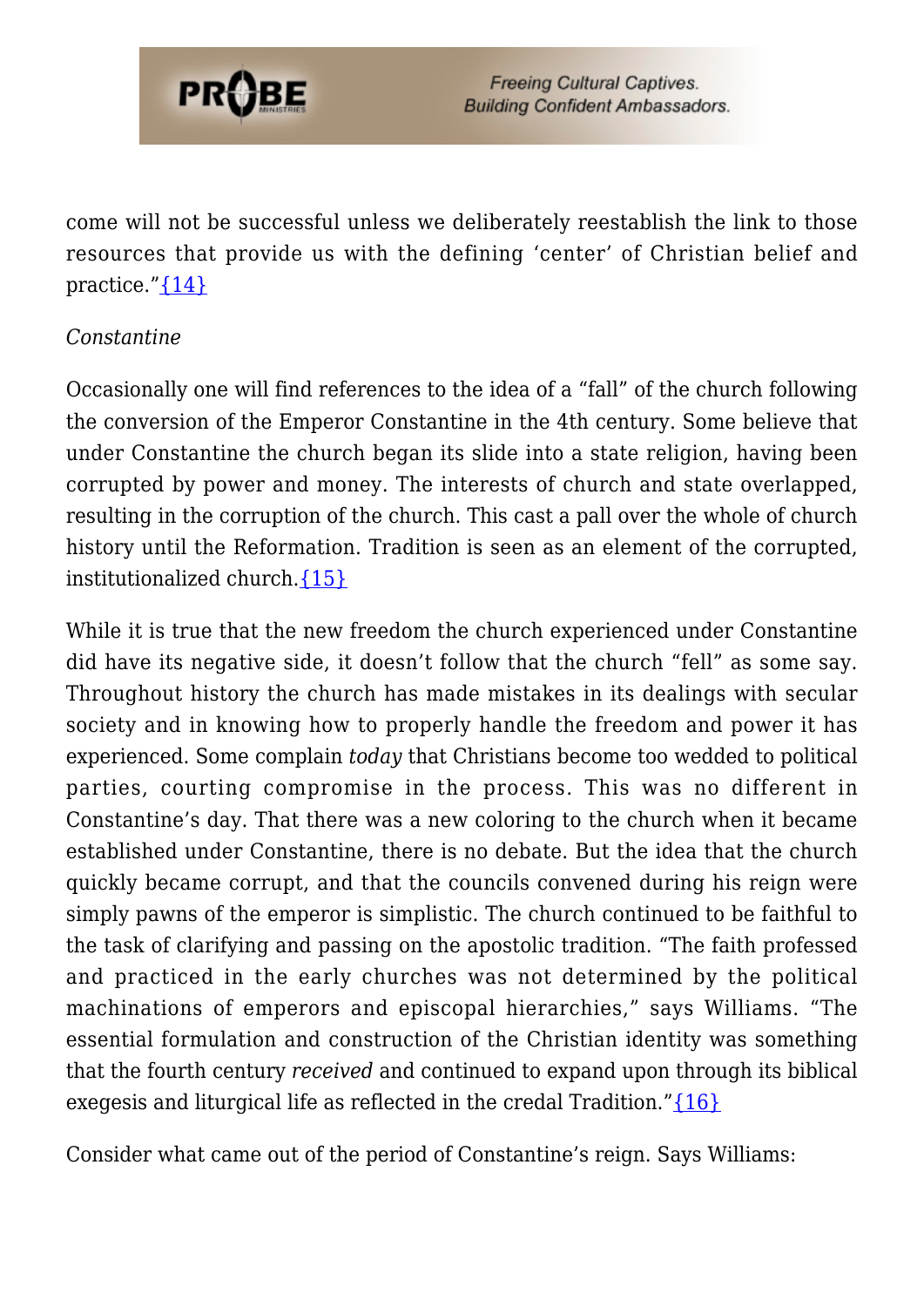

*I am claiming the late patristic period functioned as a kind of doctrinal canon by which all subsequent developments of theology were measured up to the present day. The great creeds of the period, the development of Trinitarian and Christological theology, the finalization of the biblical canon, doctrines pertaining to the human soul and being made in the image of God, to the fall and redemption, to justification by faith, and so on, find their first and (in many cases) enduring foothold in this period. All theological steps later taken, in confirmation or denial, will begin on the trail marked by the early Fathers. . . . The theology that developed after Constantine was not a movement radically subversive to Scripture and to the apostolic faith. On the contrary, the major creeds and doctrinal deliberations were a conscious extension of the earlier Tradition and teaching of the New Testament while attempting, in light new challenges, to articulate a Christian understanding of God and salvation.[{17}](#page-16-5)*

The reason this is significant for our study is that some have let the idea that the church fell in the late patristic era cause them to discount the entire era. This is a mistake. There was good and bad for the church under Constantine's reign. Nonetheless, the church continued to develop in its understanding of the apostolic Tradition. We shouldn't ignore the early church because of occasional failings.

### **Tradition and Roman Catholicism**

Because we so often associate tradition with the Catholic Church, it is very likely that the reader is wondering how this understanding of tradition differs from that taught by the Roman Church. Before beginning our look at tradition, then, let's distinguish what we're talking about from that which is held by the Roman Church.

In the first few centuries after Christ, oral and written tradition was thought of as being the same thing. The "canon" was acknowledged in either form. By the 4th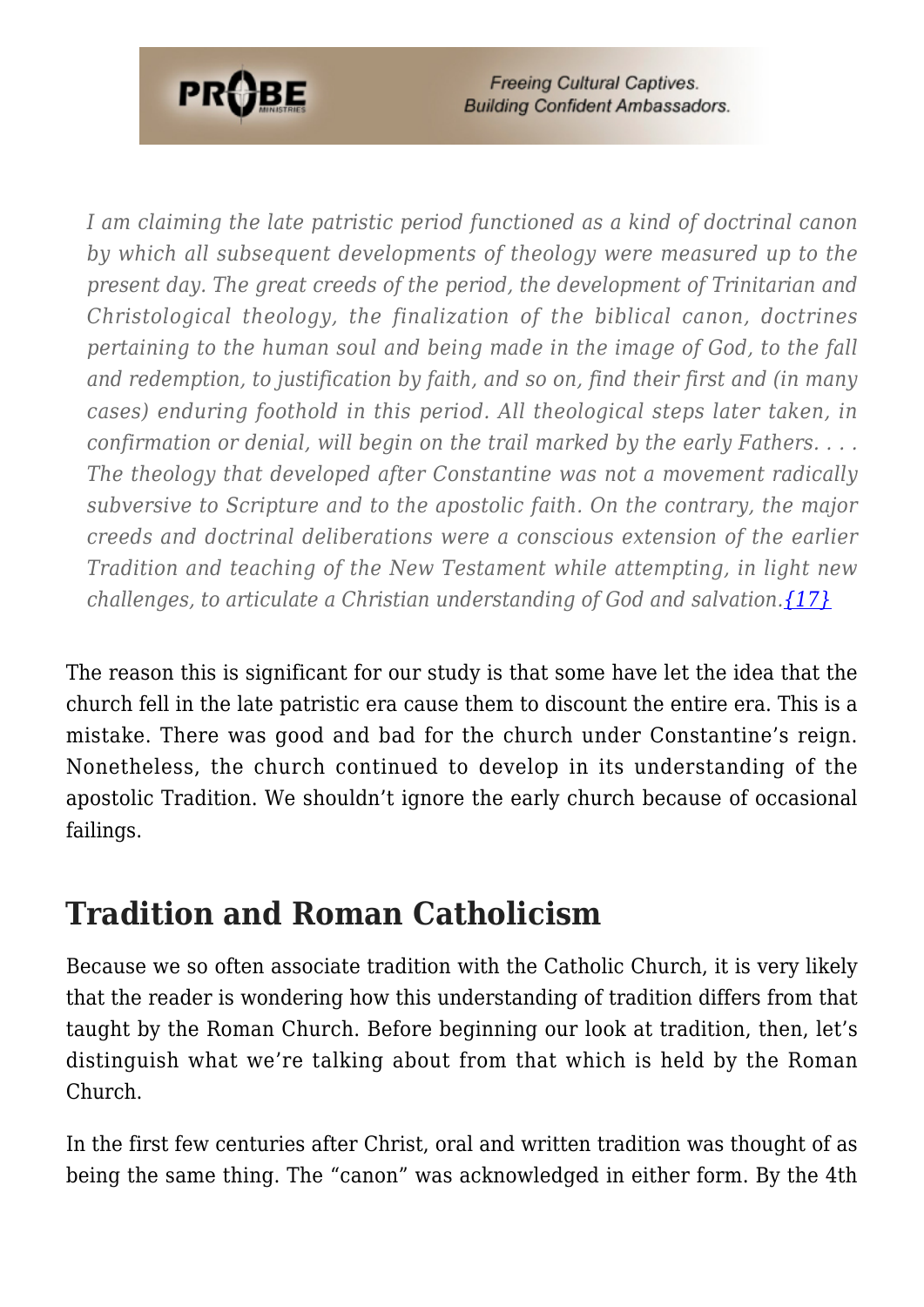

and 5th centuries tradition and Scripture were distinguished more carefully, but still were seen as being of one piece. In the 14th century, however, tradition became a separate *source* of truth when it was realized that some traditions couldn't be proved from Scripture[.{18}](#page-16-6) There were now, then, *two* sources of revelation—Scripture and Church—tradition, rather than *one* source in two forms. What the Reformers wanted to do was not to pit Scripture against tradition *per se* and throw out the latter. They wanted to let go of man-made traditions and go back to the true apostolic tradition. "The sixteenth-century Reformers were cognizant of this distinction and highly valued the Tradition located in the Fathers as a means of interpreting biblical truth. . . . The Reformation was not about Scripture versus tradition but about reclaiming the ancient Tradition against distortions of that Tradition, or what eventually became a conflict of Tradition versus traditions." $\{19\}$  They wanted to avoid citing the church fathers as authorities for doctrines or practices, which were incongruent with Scripture. They rejected the idea that the ancient Tradition had become secondary to the traditions of medieval Catholicism. Tradition with a small "t" had begun to interpret Tradition with a capital "T"; the Reformers thus emphasized Scripture as delivering true apostolic Tradition to argue against Rome's claim to authority.

While some branches of the Reformation retained some of the old traditions, others didn't. The former wanted to be sure Scripture didn't *oppose* them; the latter wanted to know if a tradition or belief was actually *taught* in Scripture. Man-devised traditions were to be set aside. This is the more dominant approach taken by the Free Church tradition.

Unfortunately, the emphasis on Scripture along with a suspicion of traditions in general worked together to produce an anti-traditional attitude that was unnecessary, and which has cut-off much of the church's past from Christians today.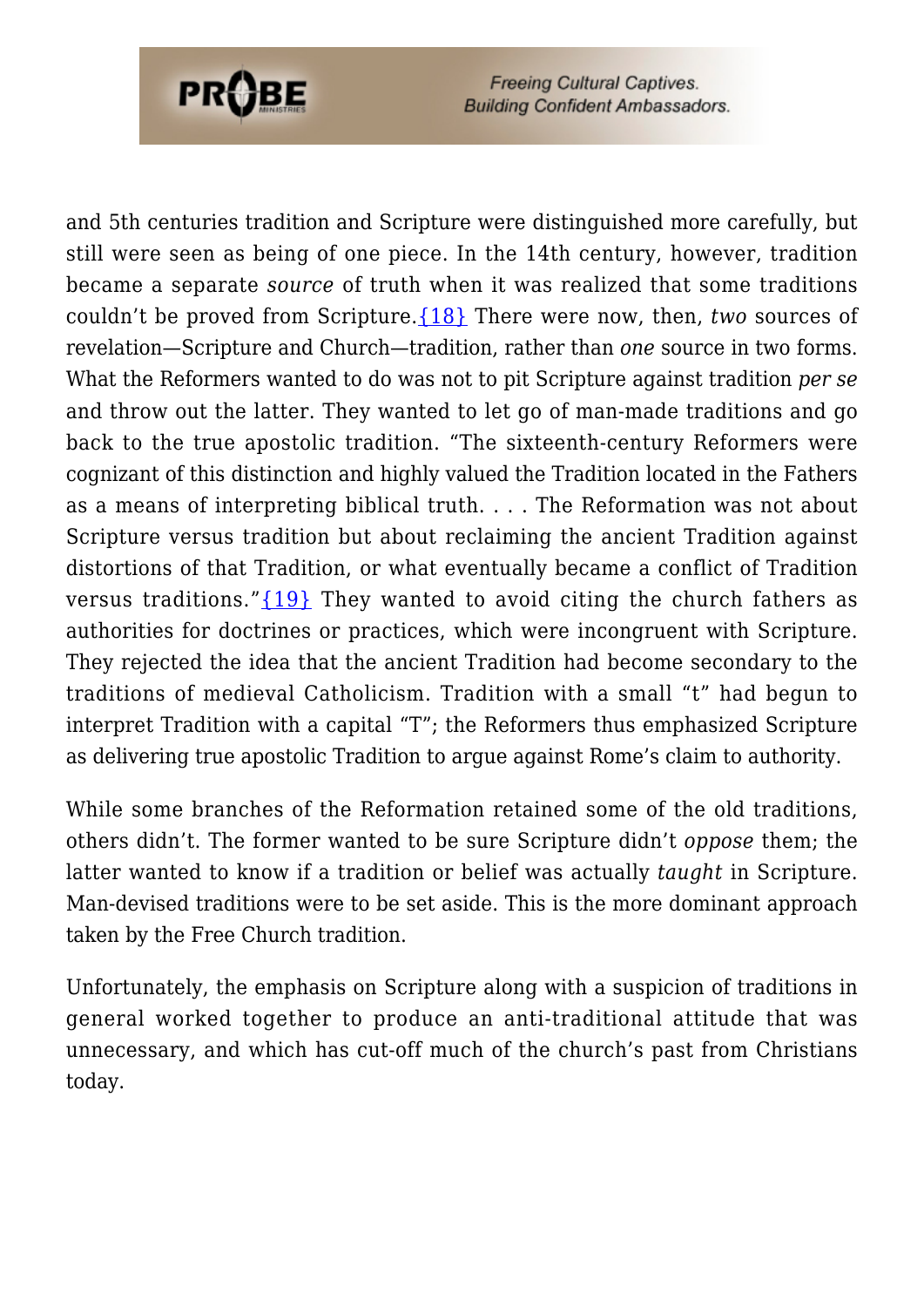

### **Apostolic Tradition**

### *Tradition and Traditionalism*

The Greek word that is translated *tradition (paradosis)* "means a transmission from one party to another, an exchange of some sort, implying living subjects." It involves the idea of receiving and passing on. Williams notes that tradition is "not something *dead* handed *down,* but *living* being *handed over*."[{20}](#page-16-8) It is as much a noun as a verb, meaning "that which is handed over" as well as "the process of handing it over."

Note, too, that tradition isn't necessarily something old. As one scholar writes, "The scriptural use of the term *tradition* has nothing to do with oldness or with a practice or beliefs being time-honored. A tradition, in the strict sense of the word, becomes tradition the instant it is handed over.["{21}](#page-16-9)

This kind of tradition isn't to be confused with "traditionalism," which refers to faith in tradition *per se*. Historian Jaroslav Pelikan contrasts the two this way: "Tradition is the living faith of the dead. Traditionalism is the dead faith of the living." ${22}$ 

We often think of traditions as being *practices,* such as decorating a church a certain way during certain seasons, or conducting worship services certain ways. But traditions can be teachings—beliefs passed from one person to another. Paul referred to his teachings as traditions. He exhorts the Thessalonians: "Now we command you, brethren, in the name of our Lord Jesus Christ, that you keep away from every brother who leads an unruly life and not according to the tradition which you received from us." (2 Th. 3:6, *NASB*. The *NIV* translates the word "tradition" as "teaching.") Paul's job was to pass on what he had been taught so those who heard could pass it on themselves. This idea is expressed clearly in his letter to Timothy, where he said, "And the things you have heard me say in the presence of many witnesses entrust to reliable men who will also be qualified to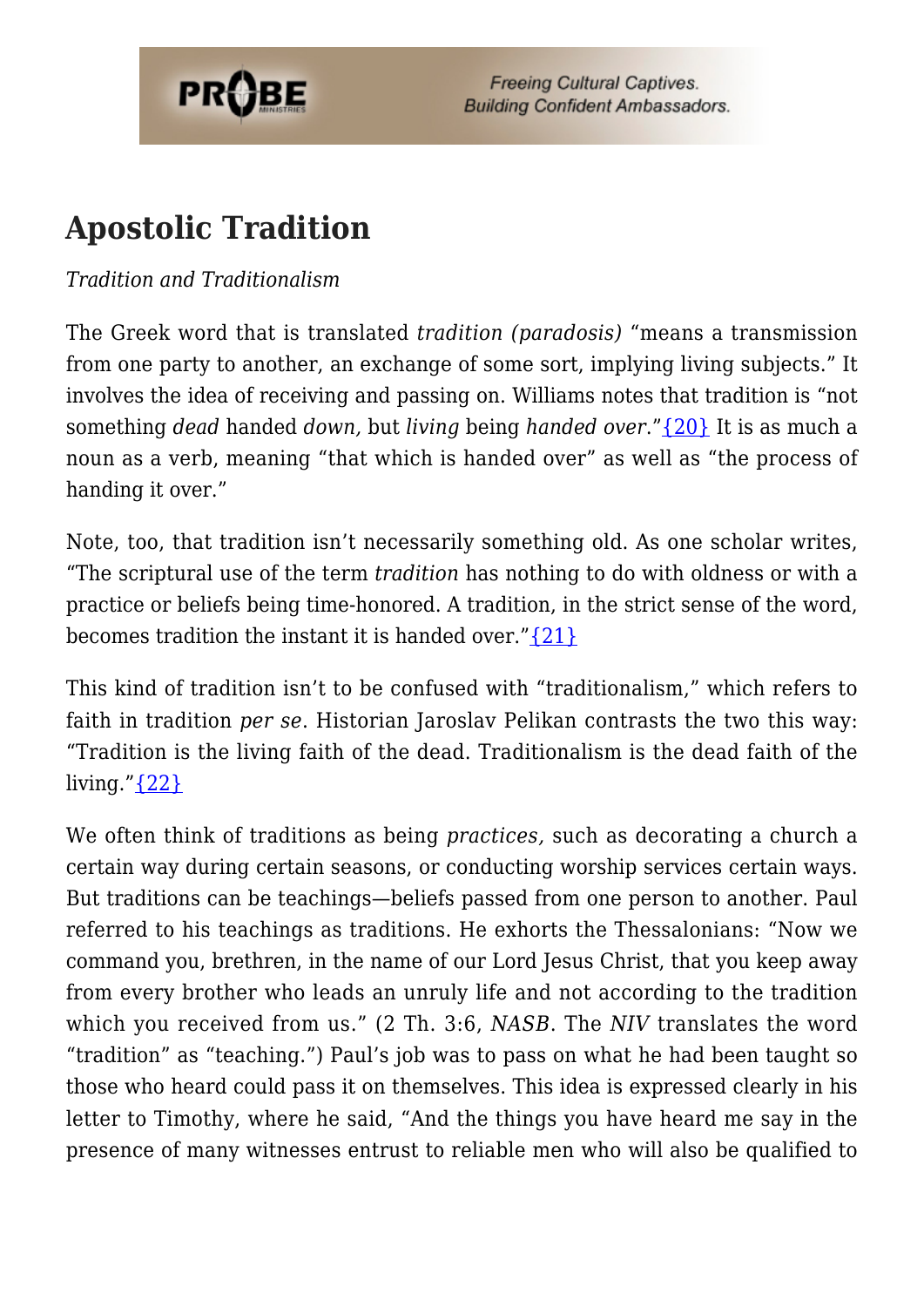

teach others." (2 Tim 2:2)

Someone might object, pointing out that Jesus speaks only negatively about tradition. "You have let go of the commands of God and are holding on to the traditions of men," He says. (Mark 7:8) But notice: Jesus is chastising the Pharisees, not for holding to traditions *per se*, but for letting the traditions of *men* trump the things of God.

#### *Apostolic Tradition*

The traditions that Paul passed on included three parts: the *kerygmatic* part, which was the core teaching of Christ (e.g., I Cor. 15); the *ecclesiastical* part, which dealt with matters of practice in the church (e.g., I Cor. 11); and the *ethical* part, which taught people how to live upright lives (e.g., II Thess. 3:6). Together, all this was simply called the Tradition (Williams and others capitalize the word to distinguish it from the individual traditions of churches that often distinguish them.[{23}\)](#page-16-11). "The Tradition indicates the core teaching and preaching of the early church which has bequeathed to us the fundamentals of what it is to think and believe Christianly.["{24}](#page-16-12)

The Tradition, then, was the substance of the Gospel message passed on from one person to the next. "Tradition was an expression of the original apostolic preaching," says Daniel Williams. It was not "an extracanonical source of revelation . . . but a summary of the essential content of faith to which the Scripture, Old and New Testaments, testifies." [{25}](#page-16-13)

Apostolic Tradition was transmitted through "baptismal professions, credal-like formulas, and hymns. Such vehicles were the primary means by which Christian teaching and spirituality was conveyed to believers." $\{26\}$  The Tradition was also conveyed to the church in the writings that make up our New Testament. These, of course, were not an afterthought; they provided a fixed source of truth for God's people and eventually became the church's ultimate authority.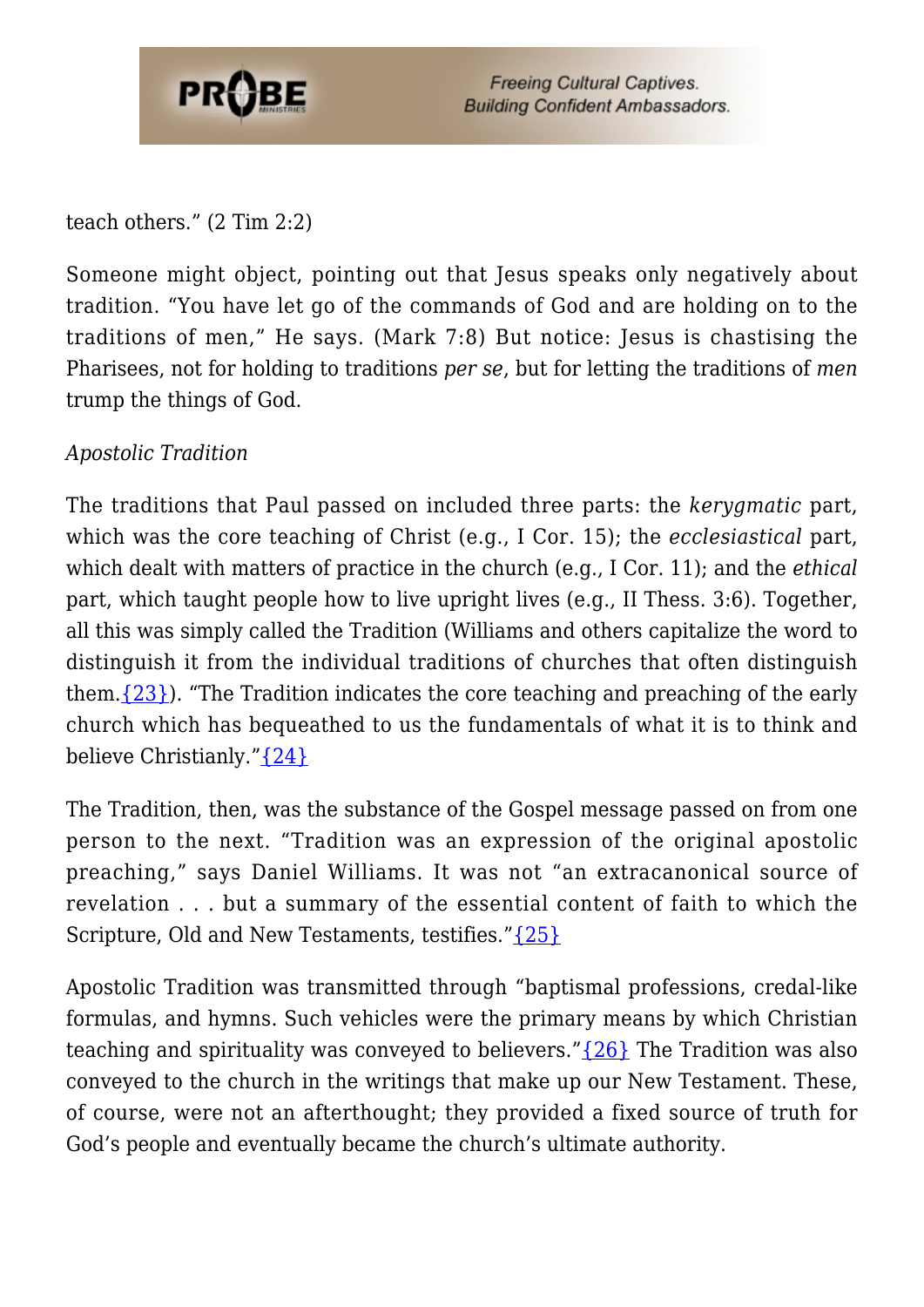

### *The Rule of Faith*

The doctrinal core of the Tradition came to be known as the Rule of Faith. This was the "summary of the main points of Christian teaching." It referred "to the apostolic preaching that served as the norm of Christian faith."[{27}](#page-16-15) "Those elements of what the church believed (*fides quae creditur*), a kind of 'mere Christianity,'" says Williams, "are discovered in the *regula fidei* or Rule of faith.["{28}](#page-16-16) The Rule was widely recognized by middle to late second century, and universally recognized by the early third century. $\{29\}$ 

Although there was no set form for the Rule of Faith, which makes it distinct from creeds, "the essential message," says Everett Ferguson, "was fixed by the facts of the gospel and the structure of Christian belief in one God, reception of salvation in Christ, and experience of the Holy Spirit; but each teacher had his own way of stating or elaborating these points."[{30}](#page-16-18)

Here is perhaps the fullest expression of the Rule, found in the writings of Tertullian.

*Now, with regard to this rule of faith—that we may from this point acknowledge what it is which we defend—it is, you must know, that which prescribes the belief that there is one only God, and that He is none other than the Creator of the world, who produced all things out of nothing through His own Word, first of all sent forth; that this Word is called His Son, and, under the name of God, was seen "in diverse manners" by the patriarchs, heard at all times in the prophets, at last brought down by the Spirit and Power of the Father into the Virgin Mary, was made flesh in her womb, and, being born of her, went forth as Jesus Christ; thenceforth He preached the new law and the new promise of the kingdom of heaven, worked miracles; having been crucified, He rose again the third day; (then) having ascended into the heavens, He sat at the right hand of the Father; sent instead of Himself the Power of the Holy Ghost to lead such as believe; will come with glory to take the saints to the enjoyment of everlasting*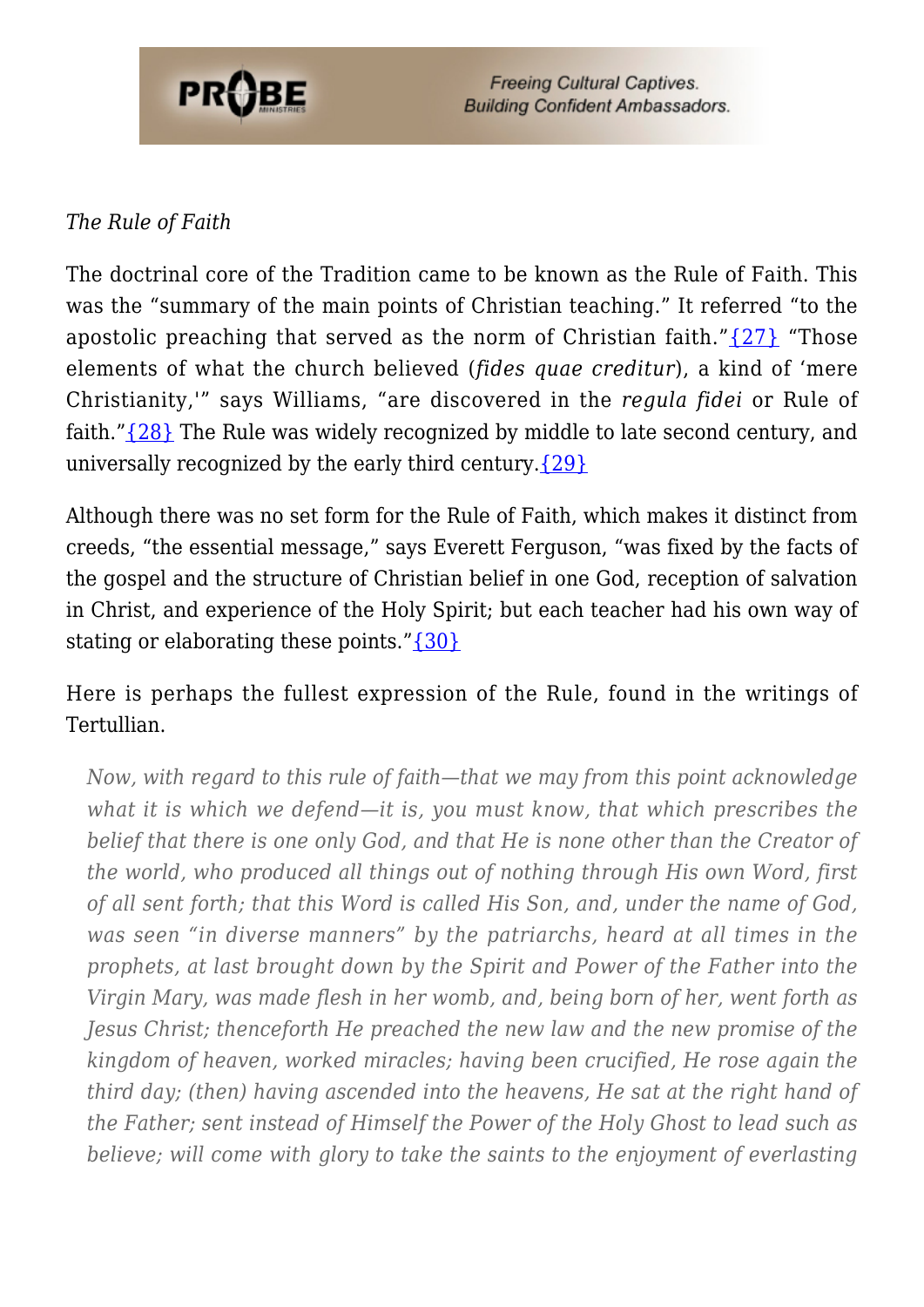

*life and of the heavenly promises, and to condemn the wicked to everlasting fire, after the resurrection of both these classes shall have happened, together with the restoration of their flesh. This rule, as it will be proved, was taught by Christ, and raises amongst ourselves no other questions than those which heresies introduce, and which make men heretics.[{31}](#page-16-19)*

The Rule of Faith served a few important functions. It provided a summary of the faith for new converts preparing for baptism. $\{32\}$  It also was used to counter the heresies such as those of the [Marcionites](https://probe.org/are-you-a-marcion-martian-christian/) and the gnostics. Marcion's understanding of Paul's doctrine of grace hindered him from accepting the Old Testament God as the Father of Jesus. This rejection was reflected in his treatment of the New Testament. He only accepted Luke and Paul's writings, and altered even those to suit his beliefs. Marcion believed that only those would be saved who accepted his teachings. Gnostic beliefs, which had to be answered, were that Jesus hadn't come in the flesh, or that the Christ had simply borrowed the human body of Jesus in the incarnation. Salvation was obtained by obtaining certain secret knowledge. The Rule was used as a response to such beliefs. It stood as a known oral tradition against the gnostics' secret traditions.

Since even these opponents of apostolic Christianity appealed to the Bible for support, appeal was made to the Rule of Faith for the proper interpretation of authentic Scripture. Says William DiPuccio,

*The Rule served as a canon within a canon, enabling the Fathers to ascertain the correct interpretation of the Bible in fundamental matters of faith, and as a yardstick for measuring the canonicity of a particular writing. . . . The Rule was regarded, then, as the lens or reference grid through which the Scriptures were interpreted. Clement of Alexandria makes this distinction when he declares that the first principle of his system is the Scriptures as they are rightly interpreted through the church's Rule of Faith[.{33}](#page-17-1)*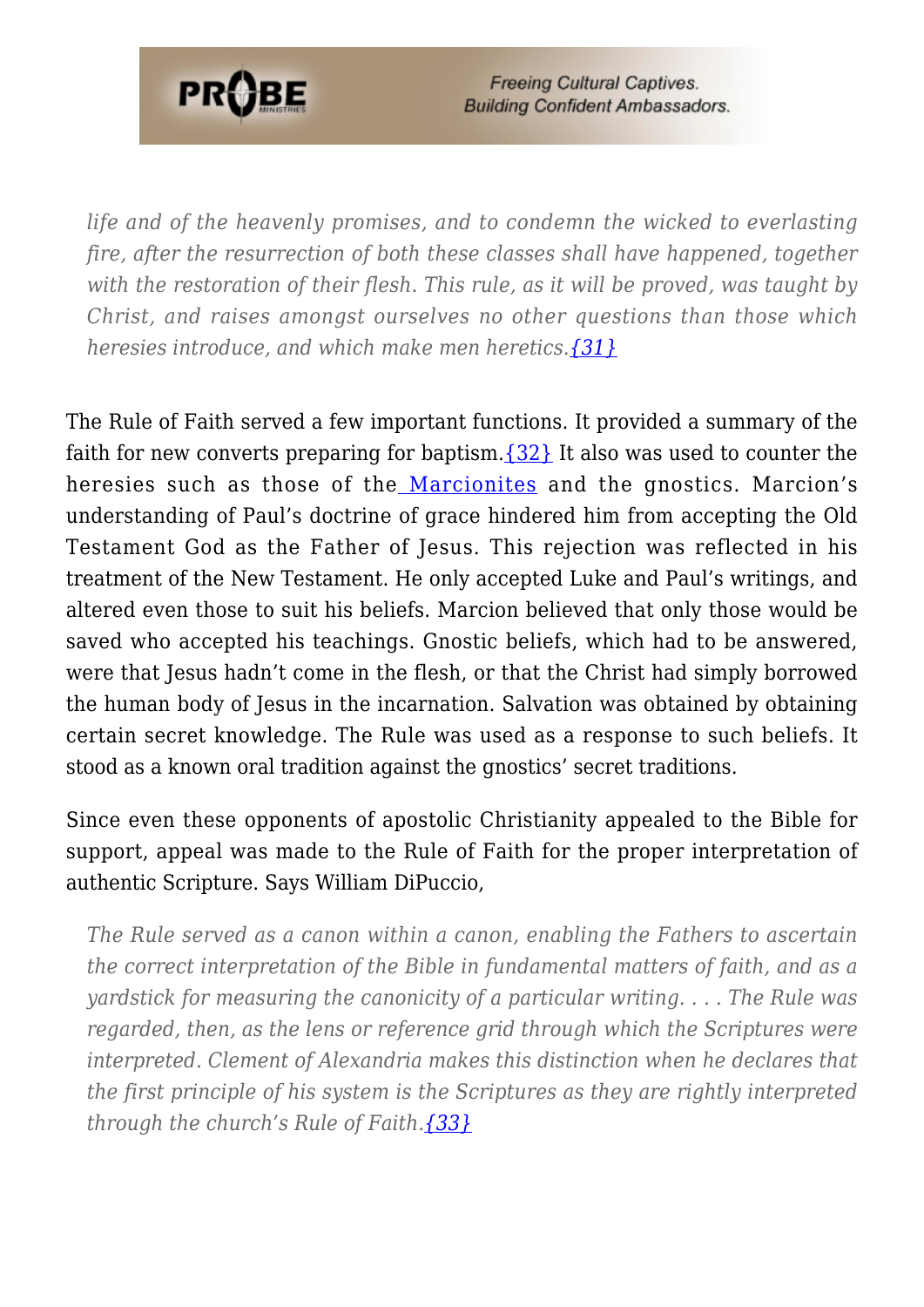

As a canon of interpretation, it served as the "plumbline of the truth." Without such a plumbline, "scriptural exegesis is left to the discretion of the individual interpreter or school of interpretation."[{34}](#page-17-2)

### **Scripture, Tradition, and the Church**

In the evangelical church, Scripture and tradition are typically set in opposition to one another. But in the early church the two worked together as two forms of the same message. As one writer notes, "It is not a question of whether Scripture *or* tradition has the primacy; nor is it even a question of Scripture *and* tradition; rather, it is more properly a question of *scriptural tradition*."[{35}](#page-17-3)

At first, it was the oral Tradition or teachings of the apostles which was authoritative in the churches, because that was what people received. As the apostles' writings became available, they were accepted as authoritative because they were recognized as mirroring the Rule of Faith. $\{36\}$  In the early church, Scripture and the Rule were never placed in opposition to one another; they taught the same thing.[{37}](#page-17-5) These three—Scripture, Tradition, and the church—were considered one collective source for the truth of Christ. The Bible was to be interpreted by the church in keeping with the Tradition.[{38}](#page-17-6) "Dividing Scripture from the Tradition or from the church," says Williams, "creates an artificial distinction which would have been completely alien to the earliest generations of Christians.["{39}](#page-17-7)

It's important to note, too, that the Tradition was never held above Scripture.  $\{40\}$ The two worked together. "The Rule, then, is co-extensive with the Bible, but it is not above it," says William DiPuccio. "It provides the *optics* we need to bring the Bible into focus." $\{41\}$ 

One might ask, however, why the Rule *itself* was accepted as authoritative in the early church. Wouldn't oral tradition by its nature be subject to contamination? What guaranteed it was *apostolic succession*. "Setting aside later alterations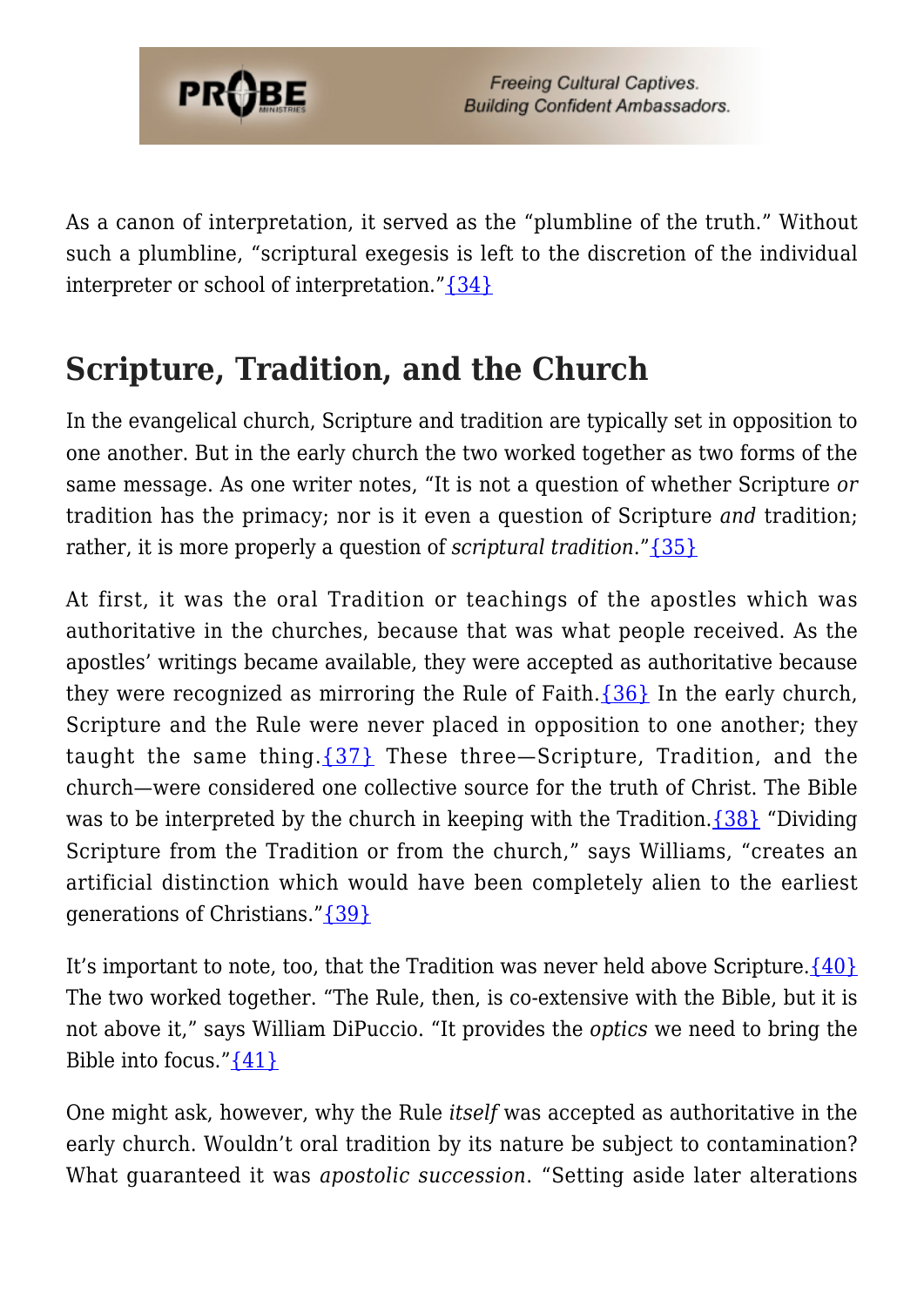

and/or distortions of this idea," DiPuccio says, "the original concept of apostolic succession (which included deacons or presbyters as well as bishops) was not so much a succession of ordination, as a succession of living *faith and truth* as these are embodied in the Scriptures and the ancient Rule of Faith."[{42}](#page-17-10) Everett Ferguson gives us the thinking of Irenaeus on the matter:

*A person could go to the churches founded by the apostles . . . and determine what was taught in those churches by the succession of teachers since the days of the apostles. In other words, the apostles taught those they ordained to lead the churches, and then these passed on to others what they had been taught. The constancy of this teaching was guaranteed by its public nature; a change could have been detected, since the teaching was open. The accuracy of the teaching in each church was confirmed by its agreement with what was taught in other churches. One and the same faith had been taught in all the churches since the time of the apostles.[{43}](#page-17-11)*

### **Significance of the Tradition for Today**

Does this issue carry any significance beyond historical information? Should the Rule of Faith have any meaning for us today? I think it does. First, it opens to us the teachings of the church fathers, providing a wonderful resource for understanding our faith. Once we recognize that the church didn't fall so precipitously in the patristic era and following, we can look to the church of earlier times for understanding and inspiration.

Second, by looking at the core message taught in the early church we can be reminded of the central truths of Christianity, which will give us a basis for evaluating doctrinal teachings today. Paul warned Timothy of the destruction caused by false teachings, and encouraged him to remember his teaching and to "continue in what you have learned and have become convinced of." (II Tim. 3:14) What Prof. Christopher Hall says makes sense: "The hermeneutical and historical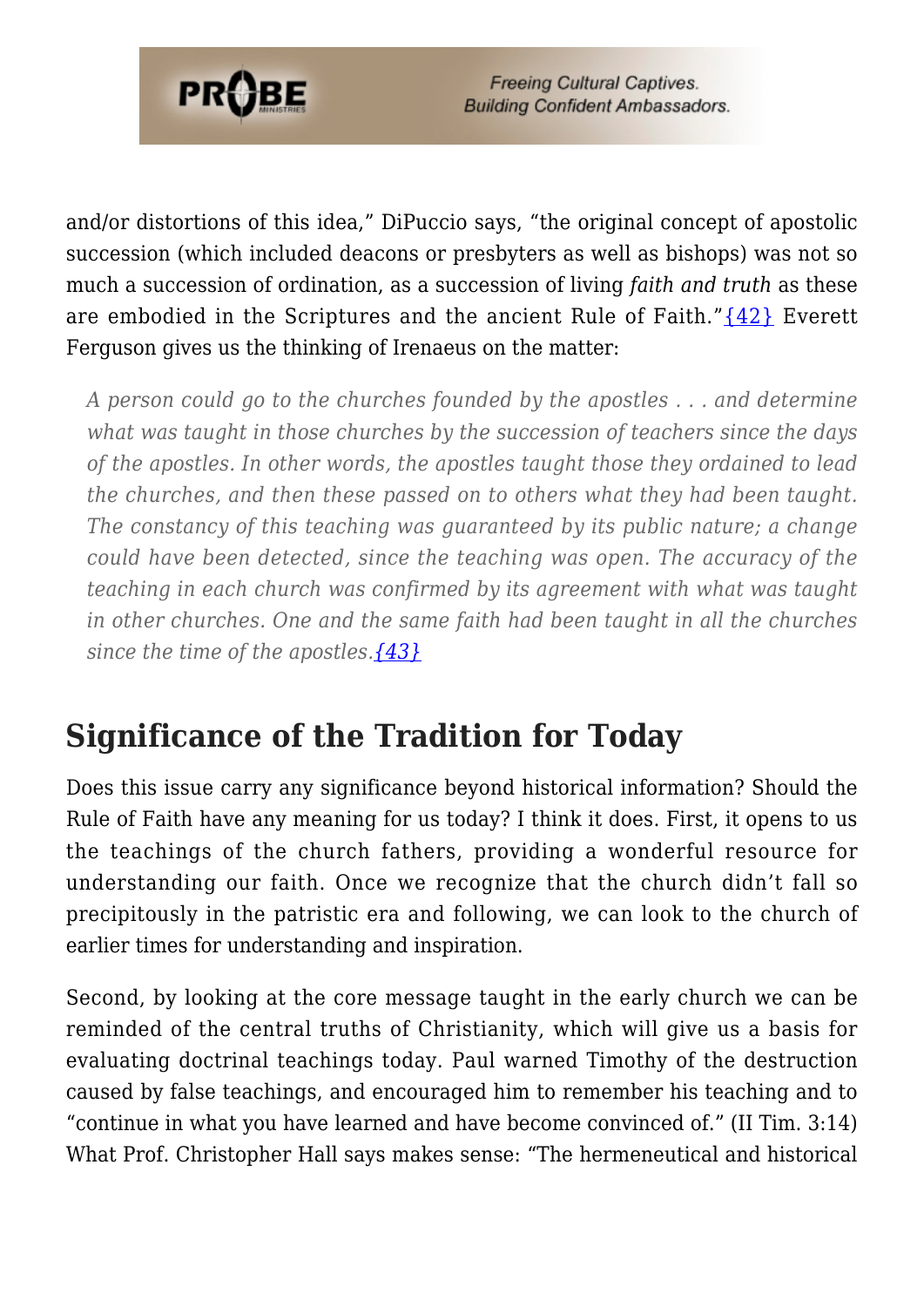

proximity of the fathers to the New Testament church and its apostolic tradition demands that we listen carefully to their exegetical insights, advice and intuitions.["{44}](#page-17-12)

Third, by seeing what is most important we can work to correct the disunity in the church. Think about what separates Christians in America. Right now worship style is a major issue. Ideas about end times and modes of baptism are two other divisive issues. When we think about our differences, however, do we stop to think about our similarities? Do we even *know* what people of other Christian traditions believe? We shouldn't minimize significant differences between churches. But by keeping our lines so carefully drawn, are we dishonoring our Lord who prayed for unity among His people? (Jn. 17:20-23) Maybe a look back will remind us of what is most important and around which we can unite. We can begin to break down the walls constructed by our differences over matters which aren't so clear or which aren't as important as the central truths. Without taking hold of the Tradition flowing from the apostles into and through the early church, Williams believes we will see an increasing sectarianism "characterized by an ahistoricism and spiritual subjectivism," and we will be more susceptible to accommodation to the world. $\{45\}$ 

Fourth, we can be re-connected with the church of the past. Simply knowing about the history of the church gives us a sense of being part of something big; something that stretches beyond the world we see. It lifts us out of our provincialism, thus expanding our understanding of God and His ways with His church.

Finally, we will see even more clearly how down to earth our faith is. We can see how it moved with the ebb and flow of real life as regular people (like you and me) did their best amid trying circumstances to understand and live out the faith.

#### **Conclusion**

By reopening the church's past we will find a storehouse of knowledge and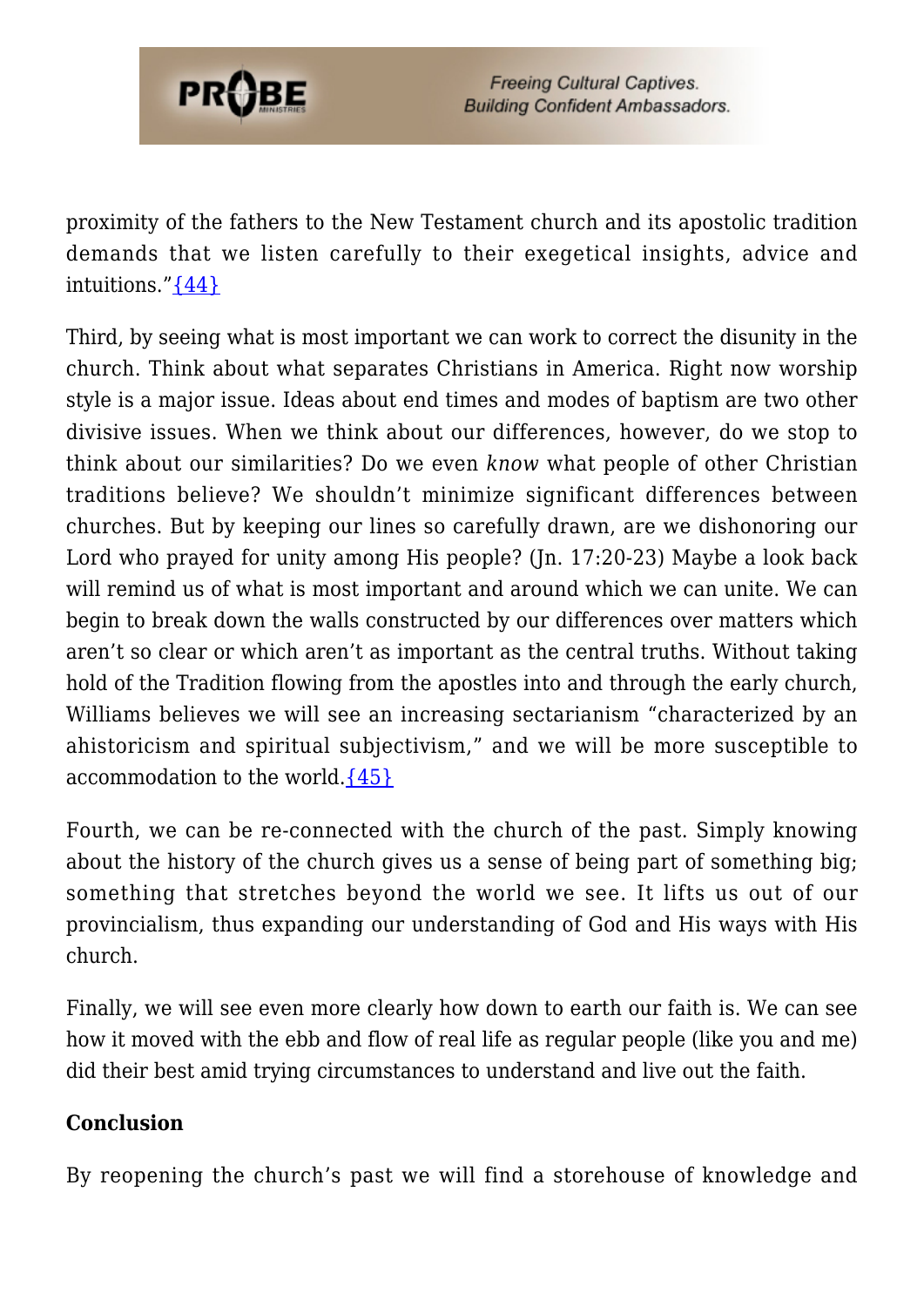

wisdom which can serve us well today. By learning about the early church and church fathers one will be both encouraged and challenged. Both are important for a vital faith.

There are a number of resources available for those who are interested in probing the minds of those who have gone before us. Daniel Williams' *Retrieving the Tradition,* Christopher Hall's *Reading the Scripture With the Church Fathers*, or Robert Webber's *Ancient-Future Faith: Rethinking Evangelicalism for a Postmodern World* [{46}](#page-17-14) are excellent places to start.

**Notes**

<span id="page-15-0"></span>1. D. H. Williams, *Retrieving the Tradition, and Renewing Evangelicalism: A Primer for Suspicious Protestants* (Grand Rapids: Eerdmans, 1999).

<span id="page-15-1"></span>2. Harold O.J. Brown, "Proclamation and Preservation: The Necessity and Temptations of Church Tradition" in James S. Cutsinger, ed. *Reclaiming the Great Tradition: Evangelicals, Catholics and Orthodox in Dialogue* (Downers Grove: InterVarsity Press, 1997), 80.

<span id="page-15-2"></span>3. Robert E. Webber, *Common Roots: A Call to Evangelical Maturity* (Grand Rapids: Zondervan, 1978), 128. See also Harold O.J. Brown, "Proclamation and Preservation," 80.

<span id="page-15-3"></span>4. Williams, 18.

<span id="page-15-4"></span>5. Cf. Christopher A. Hall, *Reading Scripture With the Church Fathers* (Downers Grove: InterVarsity Press, 1998), 24.

<span id="page-15-5"></span>6. Hall, 25.

<span id="page-15-6"></span>7. Nathan O. Hatch, *The Democratization of American Christianity* (New Haven, Conn.: Yale University Press, 1989), quoted in Hall, 25.

<span id="page-15-7"></span>8. Hall, 25-26. Cf. Williams, 22.

<span id="page-15-8"></span>9. Mark Noll, *The Scandal of the Evangelical Mind* (Grand Rapids: Eerdmans, 1994), 127, quoted in Hall, 26.

<span id="page-15-10"></span><span id="page-15-9"></span>10. Williams, 2-3.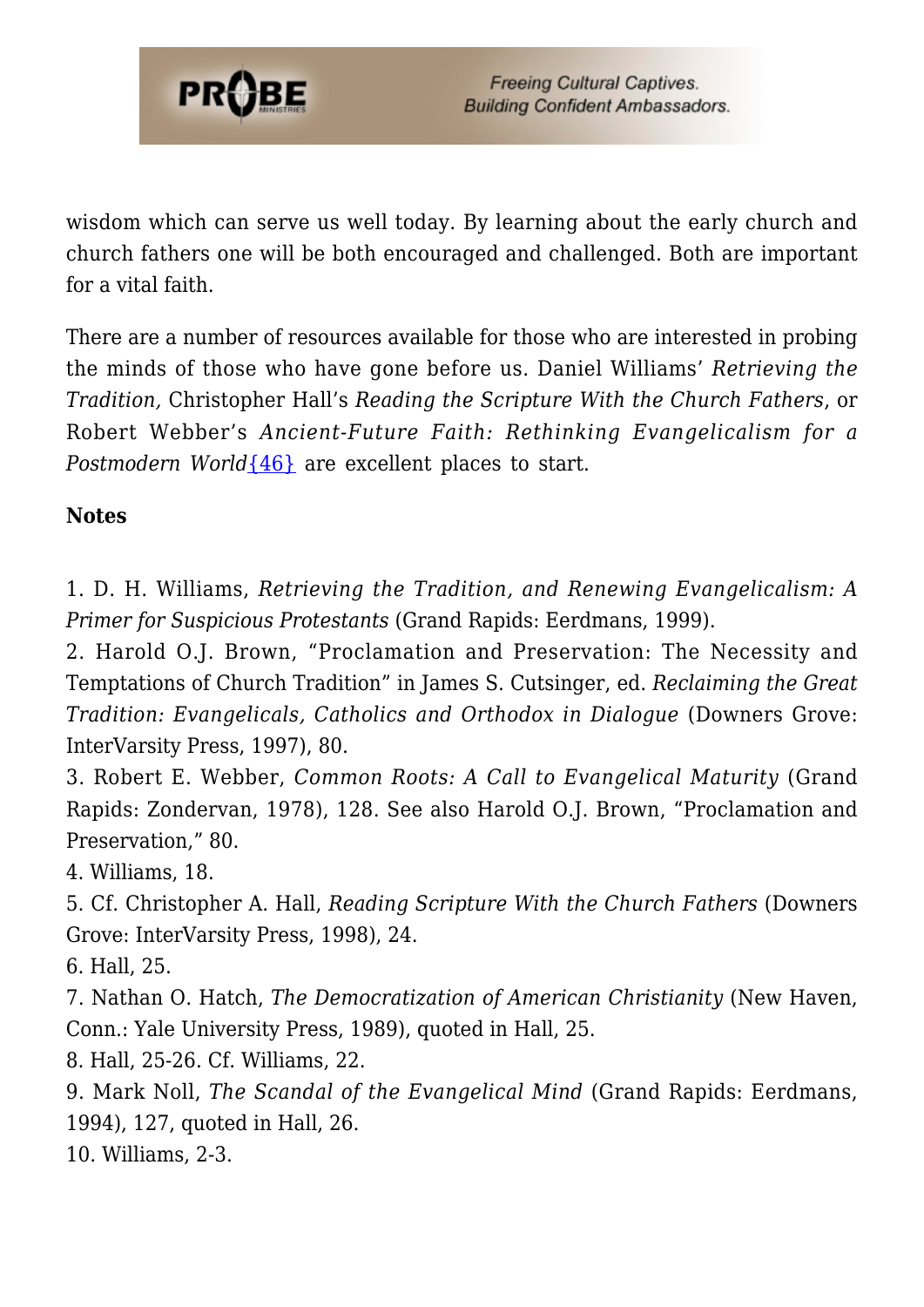

11. Williams, chap. 6, 173ff.

<span id="page-16-0"></span>12. A. J. Conyers, "Protestant Principle, Catholic Substance," *First Things* 67 (November 1996): 17, quoted in Williams, 15.

<span id="page-16-1"></span>13. Williams, 5.

<span id="page-16-2"></span>14. Williams, 13.

<span id="page-16-3"></span>15. Williams deals with this at length in *Retrieving the Tradition*, especially pp. 101-131.

<span id="page-16-4"></span>16. Williams, 130.

<span id="page-16-5"></span>17. Williams, 139.

<span id="page-16-6"></span>18. Walter Elwell, ed., *Evangelical Dictionary of Theology* (Grand Rapids: Baker, 1984), s.v. "Tradition" by J. Van Engen. See also Dewey Beegle, *Scripture, Tradition and Infallibility* (Grand Rapids: Eerdmans, 1973), 96.

<span id="page-16-7"></span>19. Williams, 175.

<span id="page-16-8"></span>20. Williams, 35.

<span id="page-16-9"></span>21. Father Andrew, "A Response to Harold O.J. Brown" in Cutsinger, ed. *Reclaiming the Great Tradition*, 201, n. 2.

<span id="page-16-10"></span>22. Jaroslav Pelikan, *The Christian Tradition: A History of the Development of Doctrine*, vol. 1, "The Emergence of the Catholic Tradition" (100-600), (Chicago: University of Chicago, 1971), 9.

<span id="page-16-11"></span>23. Williams, 36.

- <span id="page-16-12"></span>24. Williams, 6.
- <span id="page-16-13"></span>25. Williams, 97.
- <span id="page-16-14"></span>26. Williams, 68-69.

<span id="page-16-15"></span>27. Everett Ferguson, ed, *Encyclopedia of Christianity* ( New York: Garland Publishing Co., 1999), s.v. "Rule of Faith," by Ferguson, 1003.

<span id="page-16-16"></span>28. Williams, 92.

<span id="page-16-17"></span>29. William DiPuccio, (1995). "Hermeneutics, Exegesis, and the Rule of Faith: An Ancient Key to a Modern Question," *Premise II* (9), 5ff. capo.org/premise/95/oct/p950905.html.

<span id="page-16-18"></span>30. Ferguson, "Rule of Faith," 1004.

<span id="page-16-19"></span>31. Tertullian, "The Prescription Against Heretics" Chap. 13, *The Ante-Nicene*